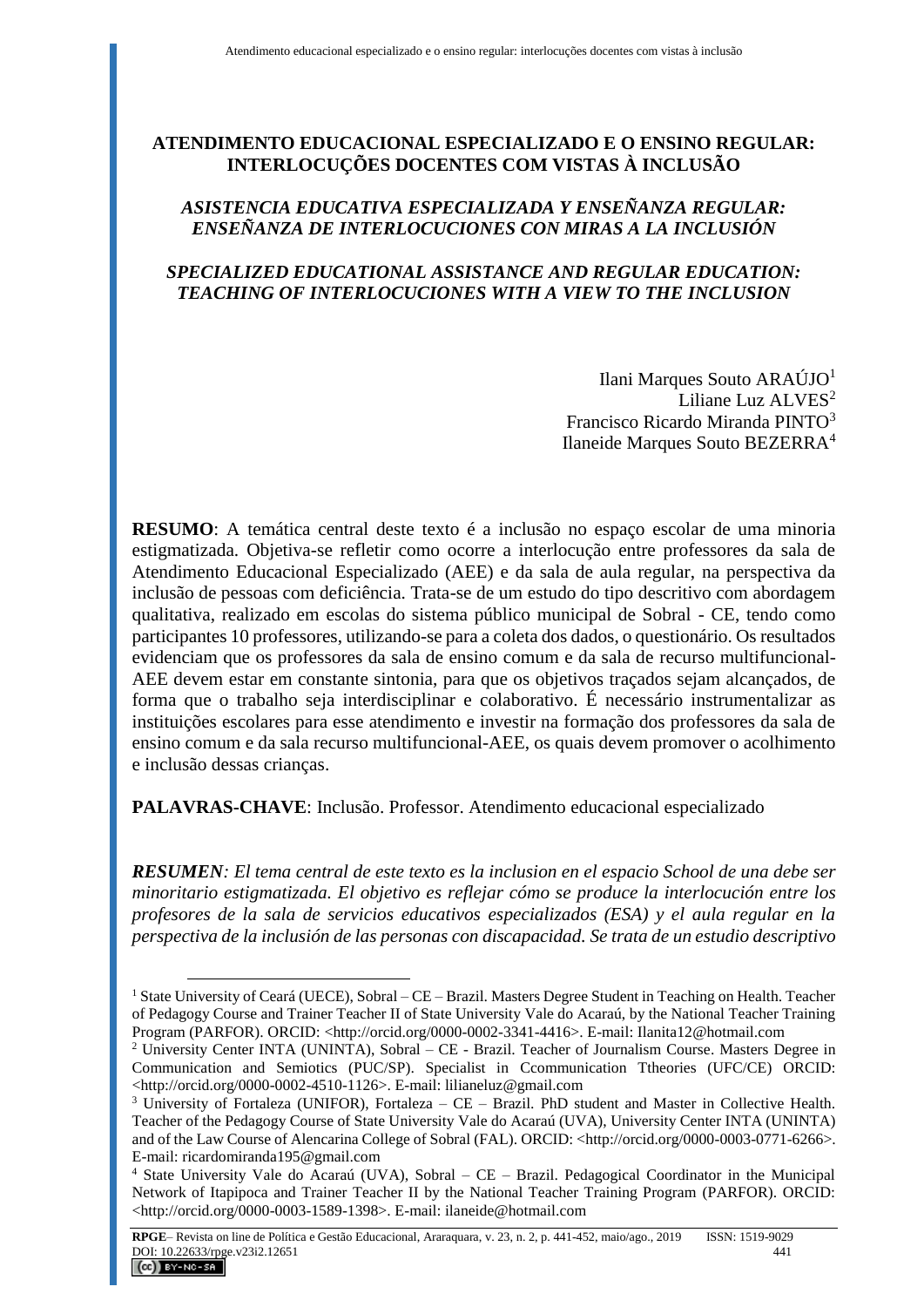*con un enfoque cualitative llevado a cabo en el sistema público municipal de Sobral-CE, teniendo como participantes 10 profesores que implican el cuestionario para desempolvar los archivos. Los resultados son que los Teachers de la sala de enseñanza común y la habitación de AEE deben estar en Constant armonía, de idea que se Elise los Objetive, que el servicio sea interdisciplinario y Collaborative. Es necesario equipar a las instituciones escolares para este cuidado y, a inverter en la formación de los profesores en la sala de enseñanza común y la Room de asistencia educación especializada, que debe promocionar la recepción y la inclusion de estos niños.* 

*PALABRAS CLAVE: Inserción. Profesor. Servicio educativo especializado.*

*ABSTRACT: The central theme of this text is the inclusion in the school space of a stigmatized minority. The objective is to reflect how the interlocution between teachers in the specialized Educational Service Room (ESA) and the regular classroom in the perspective of the inclusion of people with disabilities occurs. This is a descriptive study with a qualitative approach performed in schools of the municipal public system of Sobral-CE, having as participants 10 teachers using the questionnaire to collect the data. The results show that the teachers of the common teaching room and the AEE room must be in constant harmony, so that the goals are achieved, so that the work is interdisciplinary and collaborative. It is necessary to equip the school institutions for this care and, to invest in the training of teachers in the common teaching room and the specialized educational attendance room, which should promote the reception and inclusion of these children*

*KEYWORDS: Inserción. Professor. Specialized educational software.*

# **Introduction**

At the global level the Declaration of Salamanca of 1994 is considered as a global framework in the diffusion of the philosophy of Inclusive Education, while in Brazil it is represented by the National Policy of Special Education in the perspective of Inclusive Education with the commitment to include students with disabilities in the regular school that from then on, had the responsibility to offer equal access among all students, regardless of their physical condition if said 'normal' or with disability (BRASIL, 2008).

Despite this progress, there is still a strong debate about the advantages and disadvantages of school inclusion. In this light, different practices and assumptions are found today, which guarantees consensus and accommodates different positions that may be extremely divergent.

Even though the law has been instituted, it is not so much less guarantee that school inclusion is made effective, since it must be observed and experienced without separation or any other concept of differentiation, understanding that it only exists effectively when it is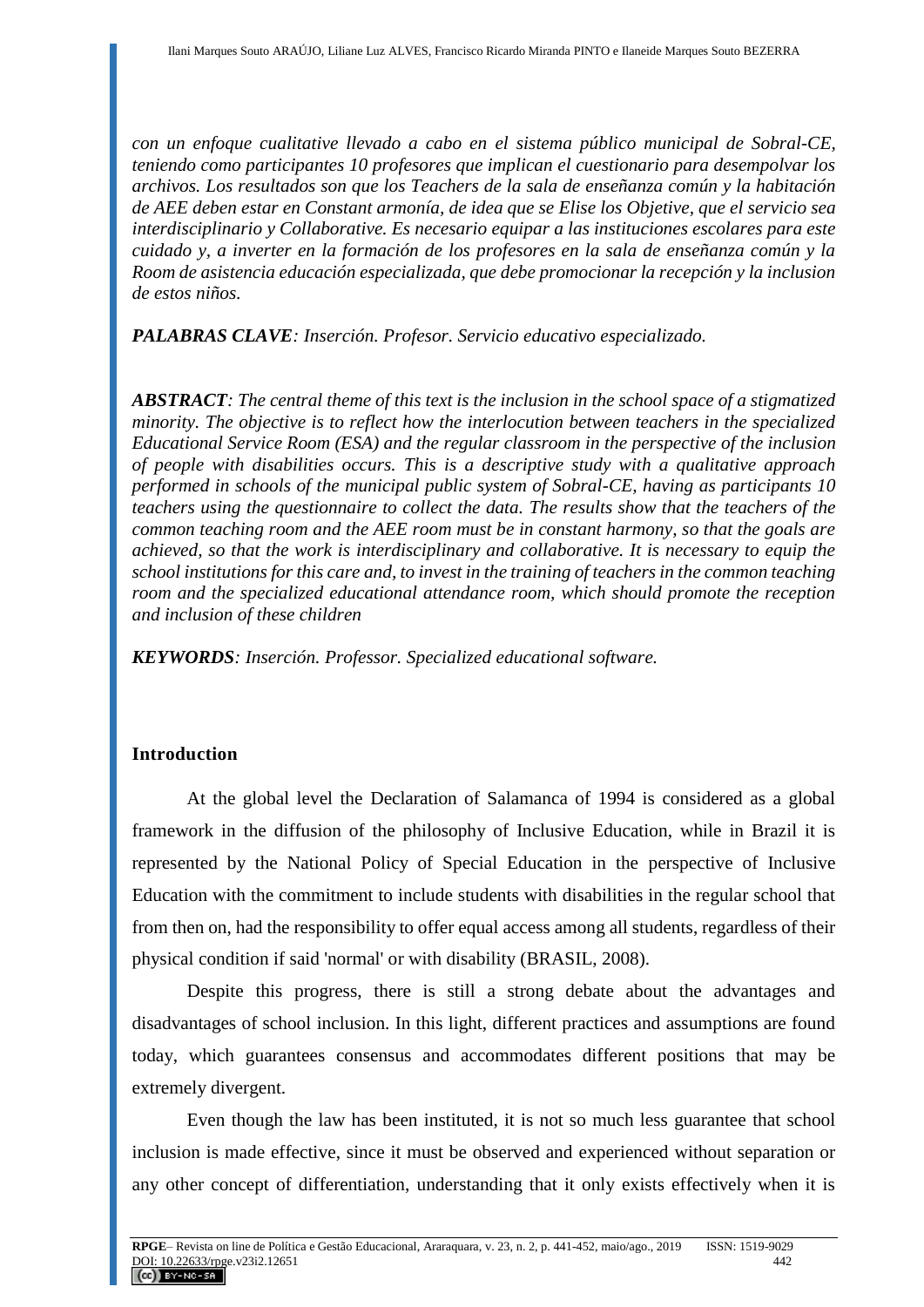fostered an education in the same school context, of all children, whether or not they have a disability, meaning that they never deny students' learning difficulties.

In this perspective the differences in an educational process should not be seen as problems, but rather as diversities that should prioritize the different interactions, because as already stated by Vigotsky (2007) it is through the social interactions that learning truly happens, through the opportunity for social coexistence of all children in the same environment.

For this, two professionals are essential to ensure the realization of a full development of the autonomy of children with disabilities: the teacher of the regular classroom and the educational therapist of the multifunctional resource room of the specialized educational service.

In light of the above, the goal is to reflect how the interlocution between teachers of the Specialized Educational Assistance (AEE, Portuguese initials) classroom and the regular classroom with the perspective of the inclusion of people with disabilities is configured.

It should be emphasized here that the Specialized Educational Assistance (AEE) is a "set of activities and educational and accessibility resources, organized institutionally, provided in a complementary or supplementary way to the training of students targeted at special education, enrolled in regular education" (BRASIL, 2013, p. 7).

The different professional contacts of researchers with the different realities and dichotomies of inclusion in the educational field and how this interferes directly or indirectly in the quality of life of people with disabilities and, especially, respect for human rights justify the study that has as central problematic: concerns such as "How does communication between AEE teachers and the regular classroom take place in the perspective of inclusion? How does this contact between professionals increase the demand of students with disabilities?

It is pointed out that the study is relevant because present pedagogical practices in the school space, whose main interest is to promote inclusion and thus not only cognitive, motor, emotional and social development, but also respect for the right to education recognized as good Social.

#### **Methodology**

The study is of a descriptive-exploratory type with a qualitative approach, since it deals with the world of human relations, especially an imperceptible and hard to see side in equations (MINAYO, 1998). Held in the period of August to November in the year 2017, in urban schools, in the geographical area of Sobral, located in the Northern Zone of the State of Ceará, about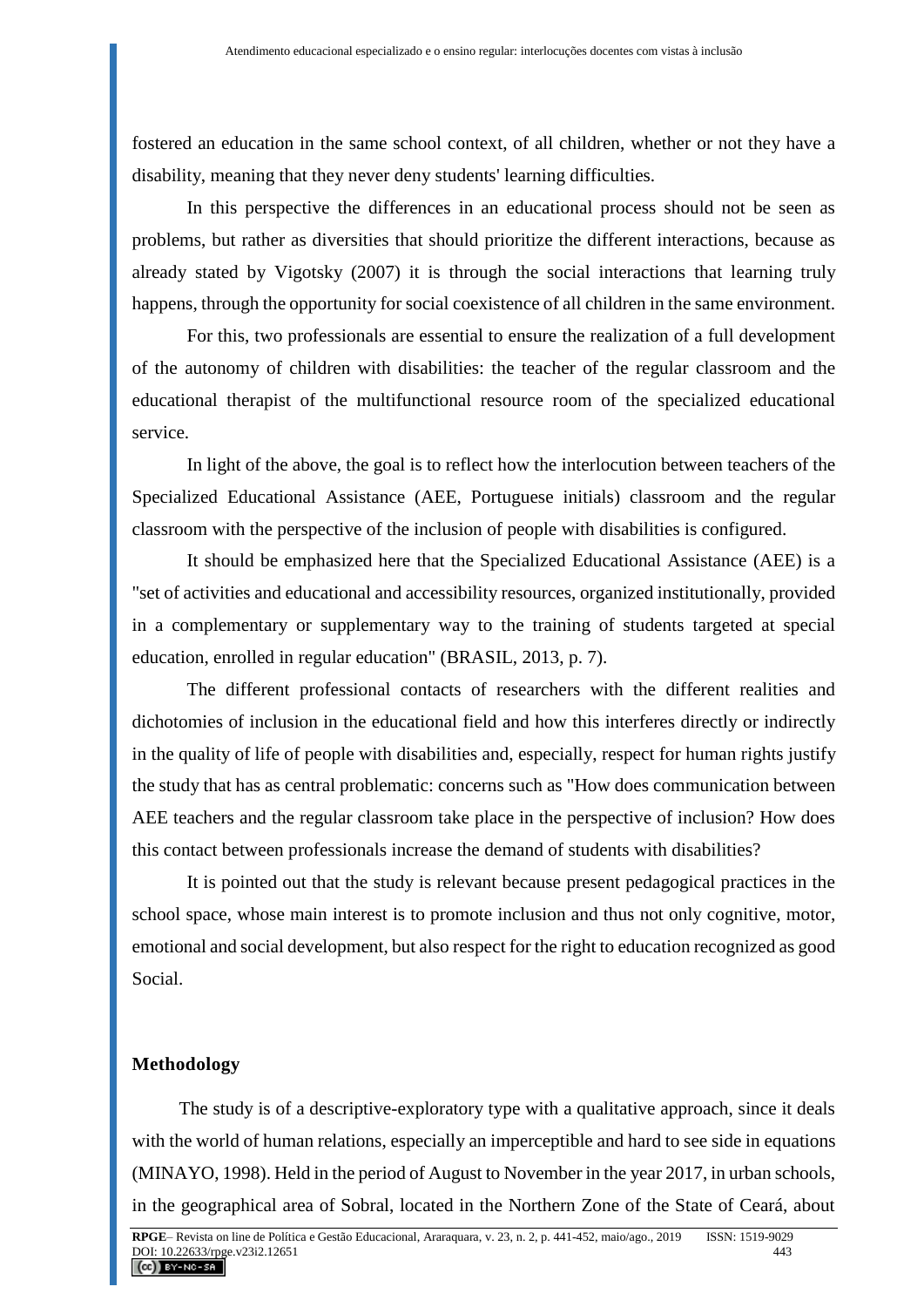250 km from the capital, Fortaleza, having as a universe, the teachers who make up the Secretary of Education of the Municipality of Sobral.

The research universe was the Sobral Public Education Network with all its human and physical structure. The research participants are the teachers who meet the criteria for inclusion that were to be statutory, with room in multifunctional-AEE or regular resource rooms, with students in attendance in the AEE since not all municipal schools have the Multifunctional Resource Room-AEE being this condition considered for the random selection of 10 participants, 05 of regular room and 05 of Multifunctional Resource Room-AEE. As an exclusion criterion the temporal space disorientation when responding the questionnaire was punctuated.

For the collection of data, different techniques were carried out such as visits, observation in the Multifunctional Resource Rooms - AEE, still, in the common teaching rooms and applied an interview with three open questions. To preserve the identity of participants, they will be identified as P1, P2, P3, P4 and P5 and PAEE1, PAEE2, PAEE3, PAEE4 and PAEE5. To their participation, by choice, were made Portuguese Language corrections, presenting the results in order to reflect with the pertinent literature to the area.

It should be noted that all the steps of this research respected the ethical aspects pertinent to studies with human beings, validated by Law 466/2012 and protected by Resolution 510/2016.

#### **Results and discussion**

The research characterizes by an intention to analyze the change of paradigms, customs and concepts rooted in old educational practices.

It is well known that the pedagogical proposals contemplated in many school institutions, as well as in teaching practices, have a misleading view that unfortunately still sees the student with disabilities as being different and that must be treated differently, violating the Federal Constitution of 1988 that affirms education is a duty of the State, a right of the citizen, and that it must contemplate equality by its condition of access and permanence, without distinction of any nature, being inalienable precept, equality of all before the law (BRASIL, 1988).

From this perspective, it was inquired about the considerations about the process of inclusion of children with disabilities in regular education. The responses were similar in the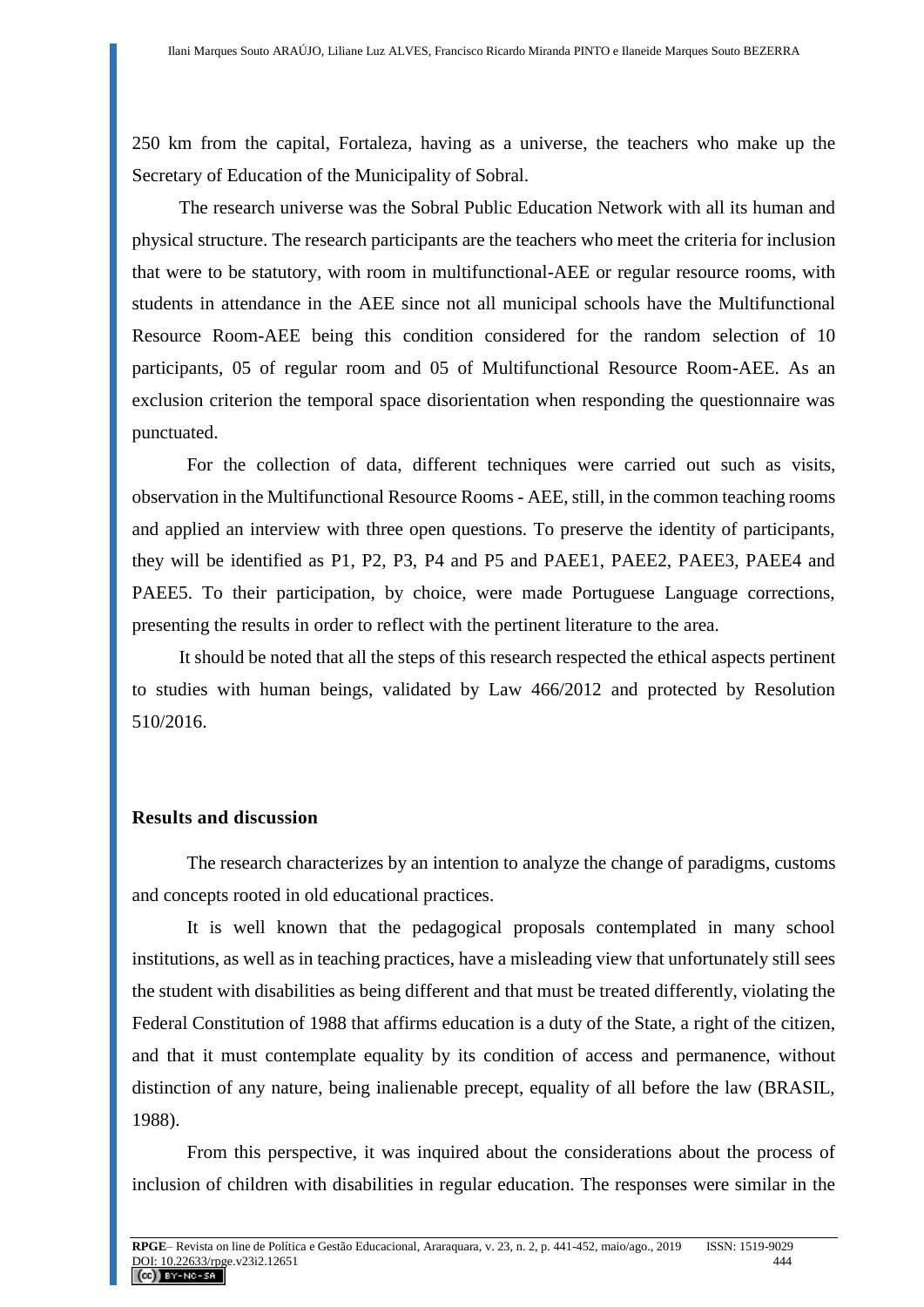sense that much is still missing for the true "include", however, they point out factors that differ the ideas.

The Law of Guidelines and Bases of National Education (LDBEN, Portuguese initials) No. 9.394/96 already foresees in its Art. 59 that "the education systems must assure to students with disabilities curriculum, methods, resources and organization specific to attend to their needs, contemplating in these professional spaces with adequate knowledge and training to deal with these demands" (BRASIL, 2013).

It is believed, based on studies, that this is the largest active public policy in Brazil with a view to include people with disabilities in education, but that alone is not yet effective (OLIVEIRA, 2017), as we can see in the following paragraphs:

> P1: [...] are necessary more effective public policies, in the sense of assistance, [...] only the support of the AEE teacher is not enough for the expected result, a team of specialized professionals is needed. P2: It is not enough to enroll students with disabilities in regular education and offer specialized educational services, it is necessary to have a transdisciplinary support<sup>5</sup>

The realities pointed out by the participants are similar to those identified by Greguol, Malagodi and Carraro (2018) in their study with Physical Education teachers, who observe the need of the multidisciplinary team for the inclusion process, or with Camargo's text (2018) where the author shows that it is necessary that the methodologies, materials and instruments reach the principles of diversity avoiding to homogenize the actions thinking in single classrooms.

This idea finds scope in the words of Sant'Ana (2005), who pointed out that the history of educational thought confirms that the fact that these students are in the same space with the others does not mean that they are actually included, taking into account that inclusion implies school practices that provide meaningful relationships within the perspective of collaborative learning, capable of removing barriers to access and participation of these people in learning and society.

In this same line, Mazzotta and D'Antino (2011, p. 47) show that the policies of inclusion of students in the regular network of education do not consist in the physical permanence of these students in presumed schools with adequate physical structure, but the schools need everything the technical and didactic-pedagogical support suitable for people with

<sup>5</sup> P1: [...] necessárias políticas públicas mais efetivas, no sentido da assistência, [...] somente o apoio da professora de AEE ainda não é suficiente para o resultado esperado, é necessária uma equipe de profissionais especializados. P2 Não basta matricular os alunos com deficiência no ensino regular e ofertar um atendimento educacional especializado, é necessário um apoio transdisciplinar.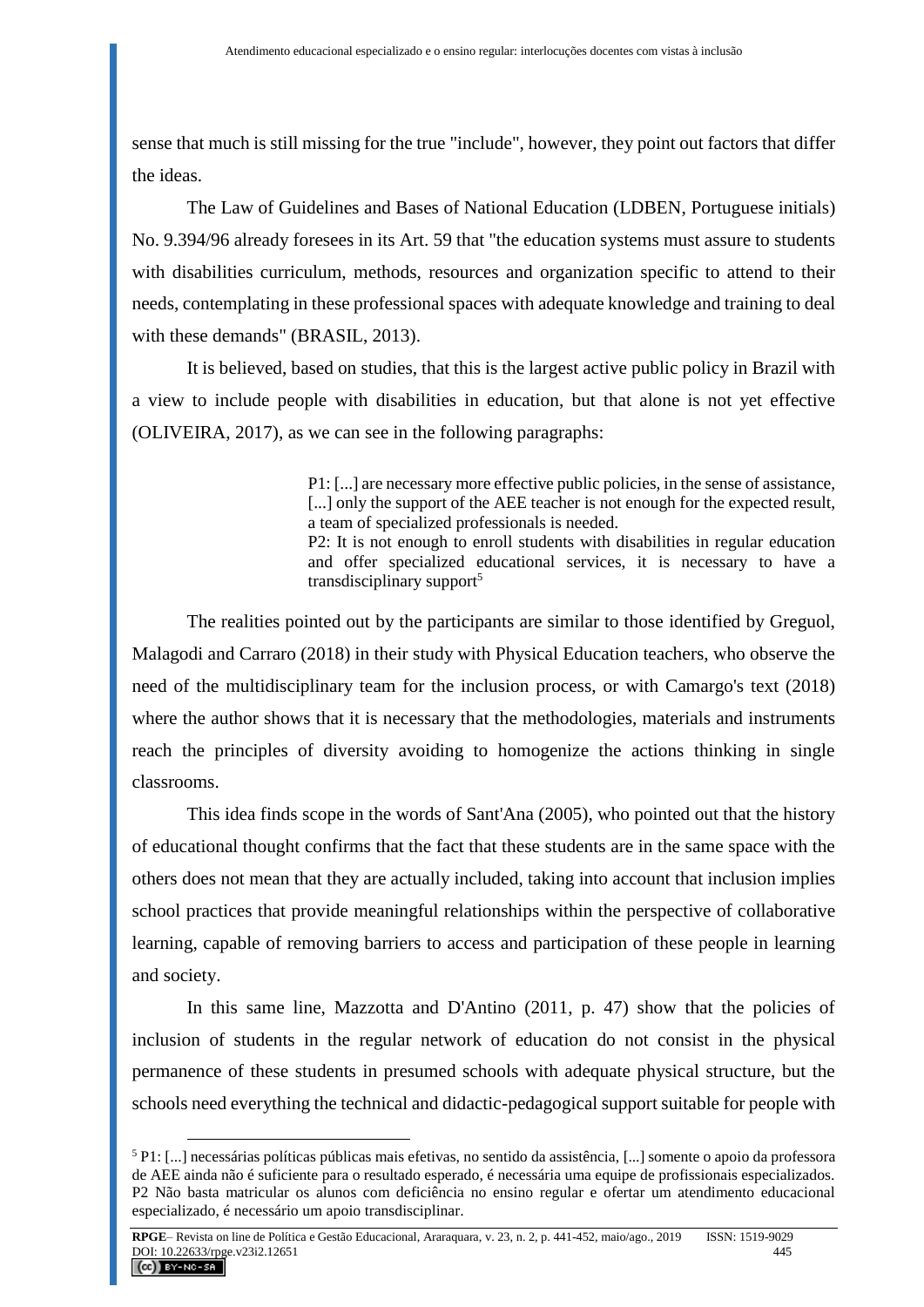disabilities.

PAEE3 pointed out that inclusion is on the right track, underscoring the partnership held with the management group and all classroom teachers, in order to implement inclusive actions daily in the school environment and not only within the AEE room.

> Today it is very different from a few years ago because we have the freedom to discuss ideas to improve the development of children with disabilities and feel the support of the school group.

P3: Inclusion is a reality that needs to be improved.

P5: Caregiver work with students with disabilities helps a lot in practice.<sup>6</sup>

According to the statements, its reality being compatible with what is placed in the National Policy of Special Education in the Perspective of Inclusive Education, it is the task of the teaching systems to provide the functions of instructor, translator/interpreter of Libras (Brazilian Sign Language) and guide-interpreter, as well as of monitor or caregiver of the students with need of support in the activities of hygiene, feeding, locomotion, among others, that demand constant aid in the school daily.

Relevant to what was pointed by PAEE3, Oliveira and Cordeiro's (2018) study, conducted with management teams in Santa Catarina, there is still little agreement on the part of the directors about what is actually AEE, which for this study is a positive point that municipal networks are meet with other visions and perspectives.

It should be noted that all teachers in the AEE room were unanimous in stating that, despite all the mishaps, the work developed is really to include. They pointed out that they use different resources to give students the chance to live on equal terms with other students.

The second question asked of the group of teachers was related to the main barriers faced in the process of inclusion in the daily school life, because it is understood that there are many in the daily routines of schools to effectively include children with disabilities in regular education. Barriers refers to obstacles, attitudes or behaviors that hinder or impede the social partition of an individual, as well as freedom of movement and expression, communication, information, security.

It was noted that accessibility, despite so much discussion in the current context, is still lacking. Of the 10 participants, 04 mentioned that they still have difficulties in the physical structure part of the school, as well as specific didactic resources for these students. In the

<sup>6</sup> Hoje está bem diferente de uns anos atrás, porque temos a liberdade de discutir ideias para melhorar o desenvolvimento das crianças com deficiência e sentir o apoio do grupo escolar.

P3: A inclusão é uma realidade que precisa ser aperfeiçoada

P5: O trabalho do cuidador com os alunos com deficiência ajuda muito na prática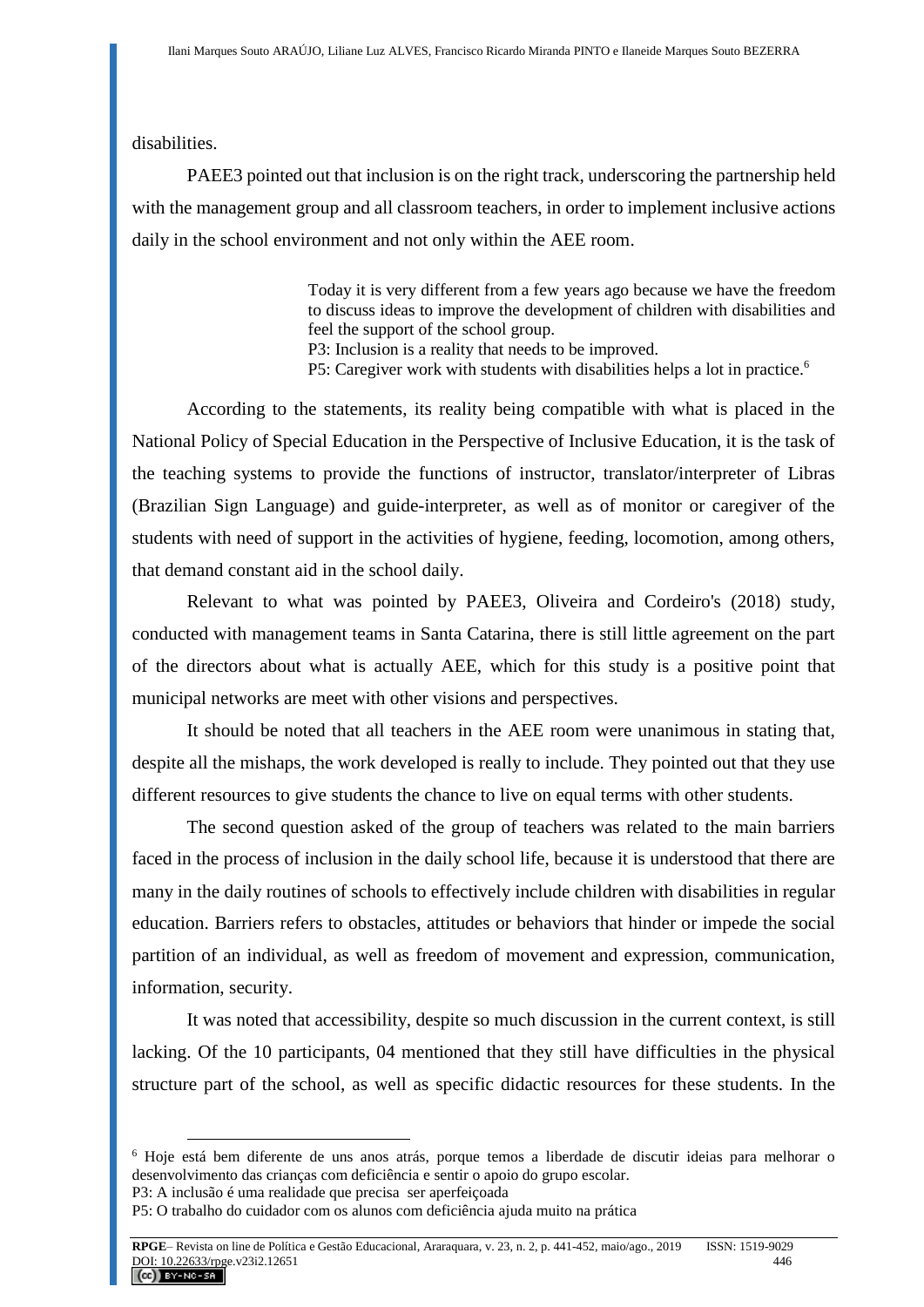process of school inclusion, there are some learners who need full-time help and mediation in classrooms.

For Pelosi and Nunes (2009), students with more severe motor and intellectuals deficits are often unable to speak to respond to teacher requests, do not write autonomously, and are dependent on their mobility and self-care, but these same learners can learn and to express themselves if they are offered greater accessibility, in keeping with the theory of Howard Gardner when he points out the Theory of Multiple Intelligences in a perspective that the person can develop with at least 10 different knowledges (GARDNER, 1995) and that the fact of it having a disability does not imprison her in a specific model.

Therefore, there is a need to think about these techniques, resources and professionals that can help these students to develop in the best possible way. In this sense, "the knowledge of Assistive Technology and support services have become fundamental for the process of school inclusion" (PELOSI; NUNES, 2009).

Attitudinal barriers were also highlighted by PAEE2, which emphasized:

Their own families who still act with certain types of prejudices and often do not accept children participate in activities with other students, thus preventing the social participation of children with disabilities on equal terms, so important for their development. 7

Concerning these same aspects, P5 also showed dissatisfaction in some of the attitudes of the families when reporting that "[...] some parents consider the child with disabilities as an incapacitated being, and thus deprive them of some activities that may be beneficial to the conviviality with other children.", being dissatisfaction, also of P3, besides not complying with the pedagogical and medical guidelines, allowing the children not to come to AEE.

The LDB establishes that the AEE must be established under the responsibility of the school, taking into account the specific needs of each student, performed in the counter shift without prejudice to participation of these students in other school activities (BRASIL, 2013).

Law 13.146 (BRASIL, 2015, p.22) brings in its devices the classification of existing barriers that must be faced. These are: urban, architectural, transportation, communication, attitudinal and technological barriers (BRASIL, 2015, p.22).

> a) urbanistic barriers: those existing in roads and in public and private spaces open to the public or for collective use;

b) architectural barriers: those in public and private buildings;

 $7$  As próprias famílias que ainda agem com certos tipos de preconceitos e muitas vezes não aceitam as crianças participarem de atividades juntamente com os outros alunos, impedindo assim a participação social da criança com deficiência em igualdade de condições, tão importante para o seu desenvolvimento.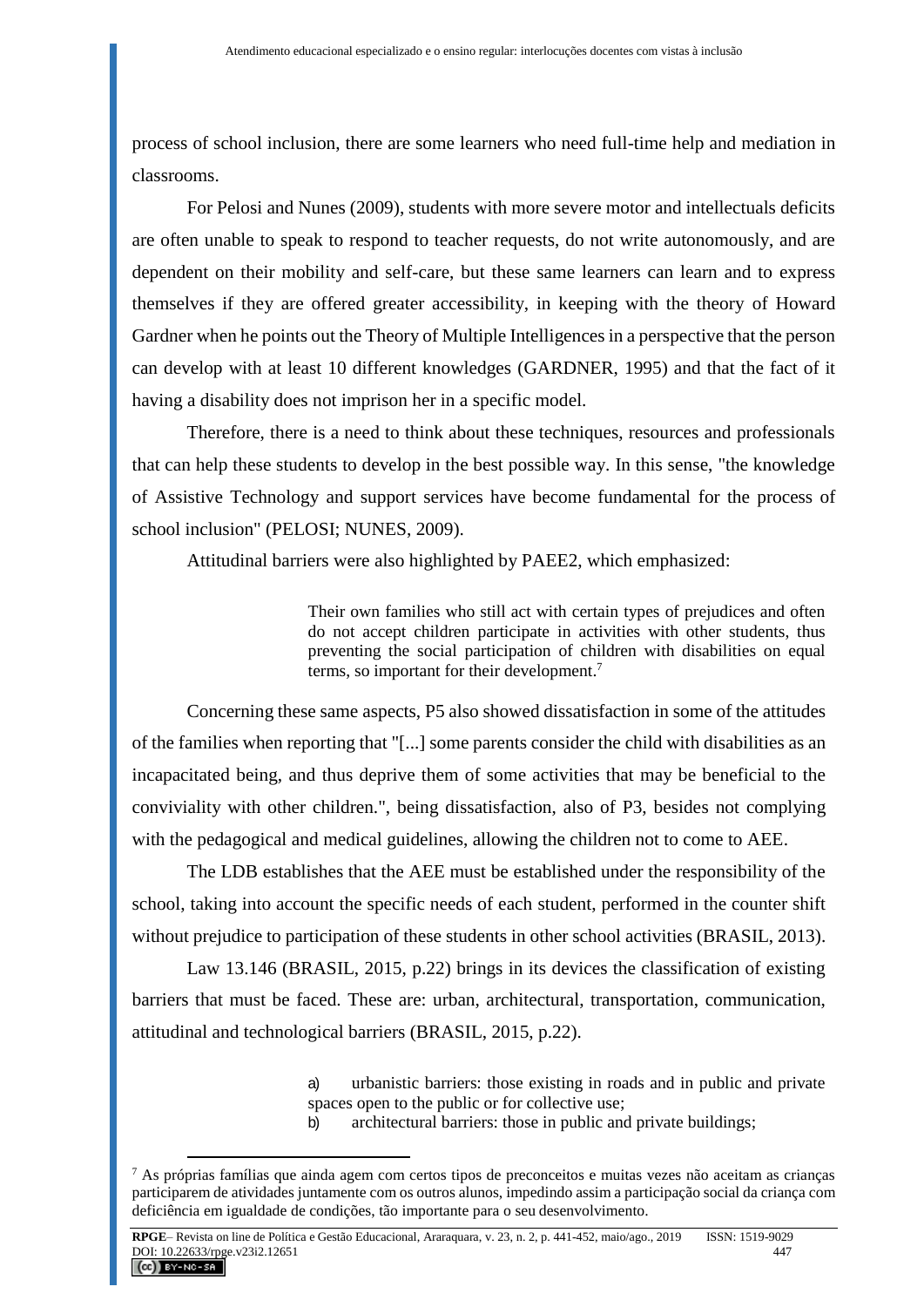c) barriers in transport: those in systems and means of transport; barriers to communication and information: any hindrance, obstacle, attitude or behavior that makes it difficult or impossible to express or receive messages and information through communication and information technology systems;

d) attitudinal barriers: attitudes or behaviors that prevent or impair the social participation of the person with disabilities in equal conditions and opportunities with other people;

e) technological barriers: those that hinder or impede the access of people with disabilities to the technologies;

In practice, it is evident that the legal device takes a real approach of the barriers that must be transposed for an effective inclusion in the context of the classroom.

Another difficulty pointed out by a P4 is related to their training to deal with such specific cases of children with disabilities. For her, although she has the support of the management and the AEE teacher, she always feels insecure because she does not know how to act every time:

> We, teachers of special students would need to have a more specific training that directed us more accurately, last year I had in my class a visually impaired child and now I have one with intellectual disability, I do not feel so prepared.<sup>8</sup>

What is perceived despite the growing number of training in recent years is that there is still a significant shortage of professionals trained in dealing with this clientele. Guasselli (2012) warns against the absence of a serious and effective policy of inclusive education in most school systems, which present disruptions, discontinuities and lack of continuous teacher education that is appropriate to educational policies.

Monico, Morgado and Orlando (2018) point out in their study on Special and Inclusive Education in Postgraduate Programs that this subject still suffers from enormous deficiency in the years that go from 2009 to 2013. Similarity, only that aimed at Higher Education, is presented by Bazon *et al.* (2018) by identifying low levels of training for Special and Inclusive Education among university professors from two federal institutions located in São Paulo and Minas Gerais.

The data reveal that the formation of teachers in the perspective of Inclusive Education does not have the real visibility, which may compromise the way in which the classes are taught and how the professionals of the two classes - regular and AEE - interact with each other in the perspective of including students with disabilities. In order to understand this knowledge, the

<sup>8</sup> Nós professores de alunos especiais teríamos que ter uma formação mais específica que nos direcionasse de forma mais precisa, no ano passado tive em minha aula uma criança com deficiência visual e agora tenho um com deficiência intelectual, não me sinto tão preparada.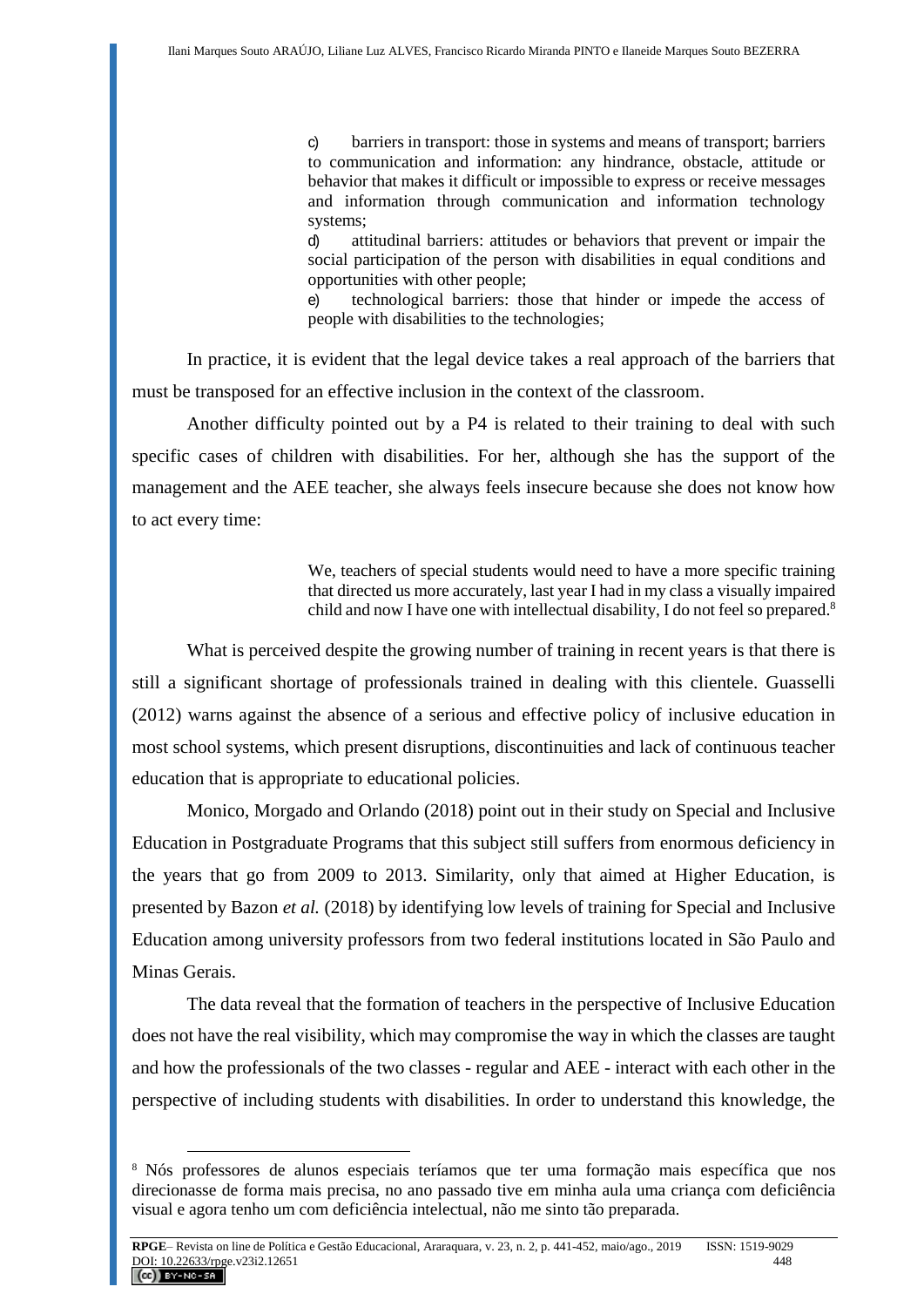third question turned to the articulation between the inclusion proposals worked by the teachers of the common room and the AEE room.

There was unanimity in stating that there is a constant search for harmony so that the goals set for students with disabilities are achieved through work being interdisciplinary and collaborative. It should be noted that the common classroom teacher is assigned the teaching of the areas of knowledge and the teacher of the Multifunctional Resource-AEE is worth completing the training of the student with specific knowledge and resources that eliminate the barriers that impede or limit their participation with autonomy and independence in the common classes of regular education (BRASIL, 2010).

For Mousinho *et al.* (2010), the partnership between the professionals of the school allows the establishment of realistic goals in terms of development, as well as the evaluation of the learner according to their own achievements. In this sense, the teacher of the multifunctional resource room - AEE should be a partner of the teacher of the common teaching room.

On these aspects PAEE4 indicated that recognizes the difference between the functions, since the AEE teacher identifies, elaborates and organizes pedagogical and accessibility resources, but does not consider at any moment that this work should be individual, because "[...] the work of one, depends on the work of the other.", recognizing in the AEE teacher a mediator of the development of the student with a disability, being also responsible for helping other teachers and the entire pedagogical team in working with this public.

For P5, the proposals between the AEE teacher and the common teaching room must always be aligned, although each one maintains its specific functions: "Here at the School, even with all the rush, I always take the time to talk with the teacher of AEE, I always seek help because it is very difficult for me to develop strategies to help my students with disabilities".

It is argued before the questions posed that inclusion is a reality lived within the schools, however, a more effective policy and a process of conscientization by all that permeate society is still necessary. It should encompass all individuals, regardless of their physical or psychological condition, because according to the National Special Education Policy from the perspective of Inclusive Education (BRASIL, 2008), everyone has the right to learn and to develop in any school, which must respect the differences, limits and facilities of each student.

For this reason, there is an urgent need to structure schools more and more to make it possible for inclusive policies to be followed and to characterize the role of each professional in the inclusion process, in order to help students with disabilities to develop their potential.

However we can not fail to point out that with the advent of the internet, applications are being designed to improve the performance of the student with disabilities. We can bring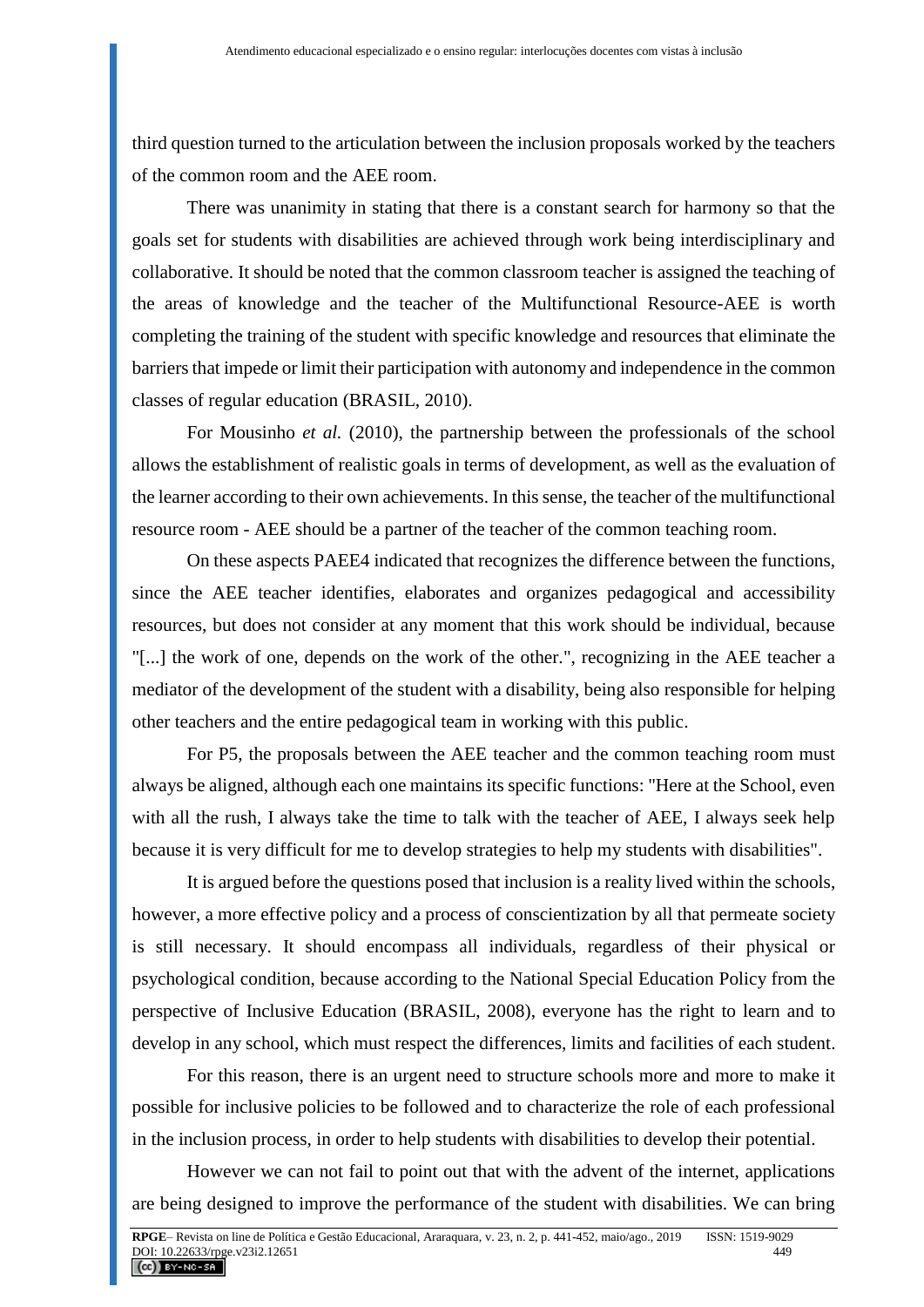the application called "Gulia", as it is called, created by an Amazonian that has the same name of the application, went live in July 2018 and in November of that year already had more than 5 thousand downloads, the application transforms the Libras movements in audio message and translates the audio into Libras movements. Therefore, we believe that the use of the application in the classroom can corroborate with the school development of students with disabilities.

It is understood as limitations of this study the scarcity of texts in the national literature that specifically address the theme of this study.

### **Final considerations**

The proposal of an inclusive society, based on a philosophy that recognizes and values diversity, has been discussed and instituted over time and inserted in the daily lives of the population in general. This inclusive process and the transformations generated in the schools or in the ideologies of the people and in the paradigms of the education, already began to make changes. The big question is how to make it easier for a process of inclusion of children with disabilities to take place in regular education.

It was observed with this research that the policies of inclusion of students with disabilities in the regular network of education do not only consist in the physical permanence of these students with the other students, it is much more than that, considering that it represents the daring to revise conceptions and paradigms, as well as to develop the potential of these people, respecting their differences and taking into account their weaknesses.

Faced with this, it is necessary to build in each professional of the school community a new look at the subjects, breaking with the view that disability is the end and beginning to see these students for their potential. These professionals also have the function of seeking strategies that awaken and develop competences, proposing contents compatible with the experiences lived by the students to assign meanings to what is passed on, aiming at active and interactive participation among peers.

It was verified, therefore, that the work of partnership between the teachers of the common room and the multifunctional resource room-AEE must be in constant harmony, so that the objectives are achieved, so that the work is interdisciplinary and collaborative. This interlocution guarantees the establishment of real and tangible goals in terms of development, but also makes it possible to evaluate the student with disabilities according to their achievements.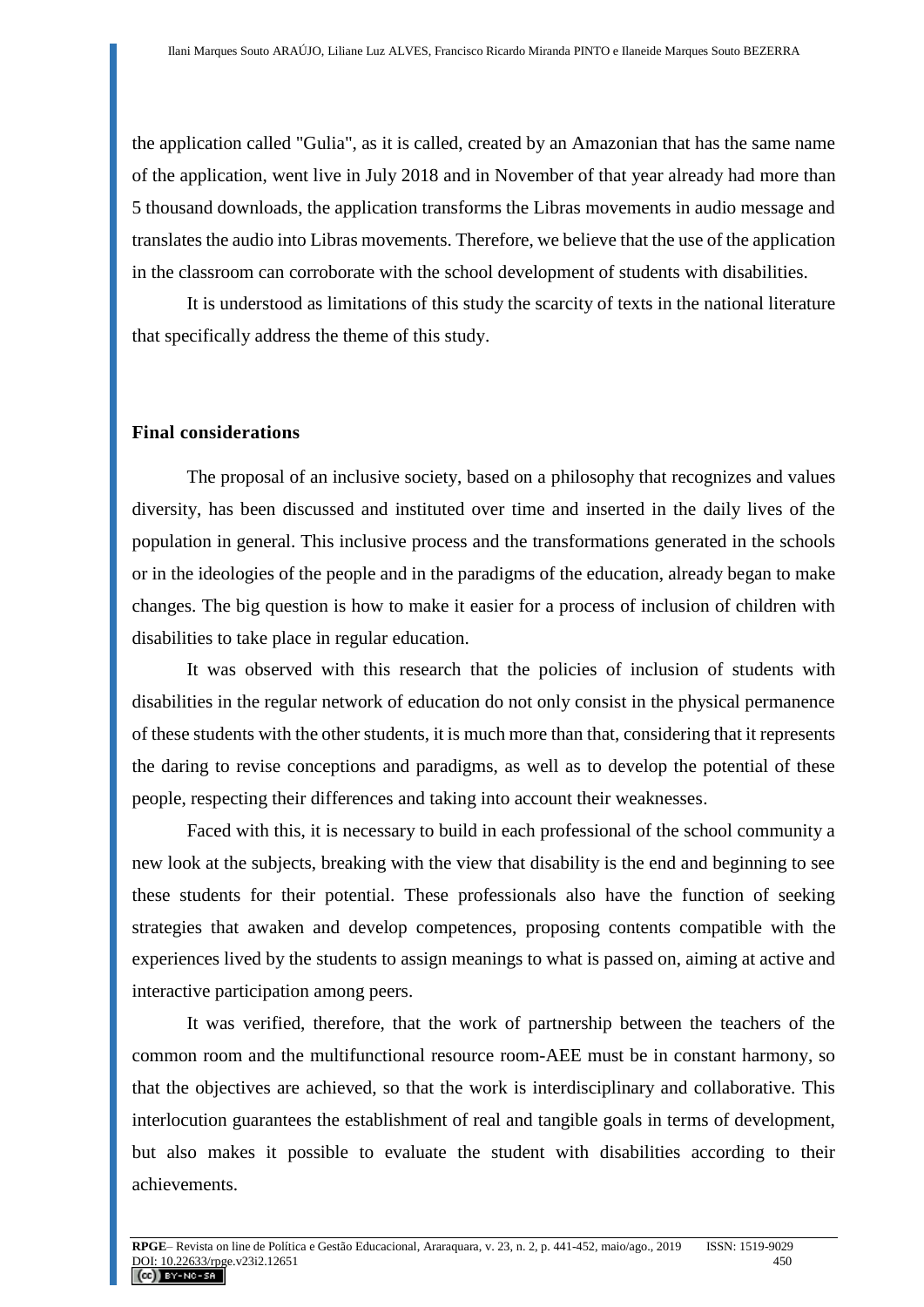# **REFERENCES**

### BRASIL. **Política nacional de educação especial na perspectiva da educação inclusiva**. Disponível em

[http://portal.mec.gov.br/index.php?option=com\\_docman&view=download&alias=16690](http://portal.mec.gov.br/index.php?option=com_docman&view=download&alias=16690-politica-nacional-de-educacao-especial-na-perspectiva-da-educacao-inclusiva-05122014&Itemid=30192) [politica-nacional-de-educacao-especial-na-perspectiva-da-educacao-inclusiva-](http://portal.mec.gov.br/index.php?option=com_docman&view=download&alias=16690-politica-nacional-de-educacao-especial-na-perspectiva-da-educacao-inclusiva-05122014&Itemid=30192)[05122014&Itemid=30192.](http://portal.mec.gov.br/index.php?option=com_docman&view=download&alias=16690-politica-nacional-de-educacao-especial-na-perspectiva-da-educacao-inclusiva-05122014&Itemid=30192) Acesso em 24 de maio de 2019.

BRASIL. Ministério da Educação. Secretaria de Educação Especial. **Marcos Político-Legais da Educação Especial na Perspectiva da Educação Inclusiva**. Brasília: Secretaria de Educação Especial, 2010.

BAZON, F. V. M. *et al.* Formação de formadores e suas significações para a educação inclusiva. **Educ. Pesqui.**, São Paulo, v. 44, 2018. Acesso em: 30 abr. 2019.

CAMARGO, E. P. Inclusão social, educação inclusiva e educação especial: enlaces e desenlaces. **Ciênc. educ**., Bauru, v. 23, n. 1, p. 1-6, mar., 2017. Acesso em: 30 abril 2019.

GREGUOL, M.; MALAGODI, B. M.; CARRARO, A. Inclusão de Alunos com Deficiência nas Aulas de Educação Física: Atitudes de Professores nas Escolas Regulares. **Rev. bras. educ. espec**., Bauru, v. 24, n. 1, p. 33-44, mar., 2018. Acesso em: 30 abril 2019.

MARQUES DE OLIVEIRA, N. D. M.; CORDEIRO, A. F. M. O que pensam as equipes diretivas escolares sobre o Atendimento Educacional Especializado (AEE). **Educ. rev.[online]**, v. 34, 2018. Acesso em: 20 abril 2019

MAZZOTTA, M.J.S; D'ANTINO, M.E.F. Inclusão social de pessoas com deficiências e necessidades especiais: cultura, educação e lazer**. Saúde e Sociedade.** São Paulo, v.20, n.2, p. 377-389, 2011.

MONICO, P. A.; MORGADO, L. A. S; ORLANDO, R. M. Formação inicial de professores na perspectiva inclusiva: levantamento de produções. **Psicol. Esc. Educ**., Maringá, v. 22, n. esp., p. 41-48, 2018. Acesso em: 30 abr. 2019.

MOUSINHO, R; SCHMID, E; MESQUITA, F; PEREIRA, J; MENDES, L; SHOLL, R.; NÓBREGA, V. Mediação Escolar e inclusão: revisão, dicas e reflexões. **Revista de Psicopedagogia**, São Paulo, v. 27, n. 82, p. 02-08, 2010. Acesso em: 22 nov. 2017. PELOSI, M. B.; NUNES, L. O. P. Caracterização dos professores itinerantes, suas ações na área de tecnologia assistiva e seu papel como agente de inclusão escolar*.* **Revista Brasileira de Educação Especial**, Marília, v.15, n.1, p. 141-154, 2009. Acesso em: 28 jul. 2018.